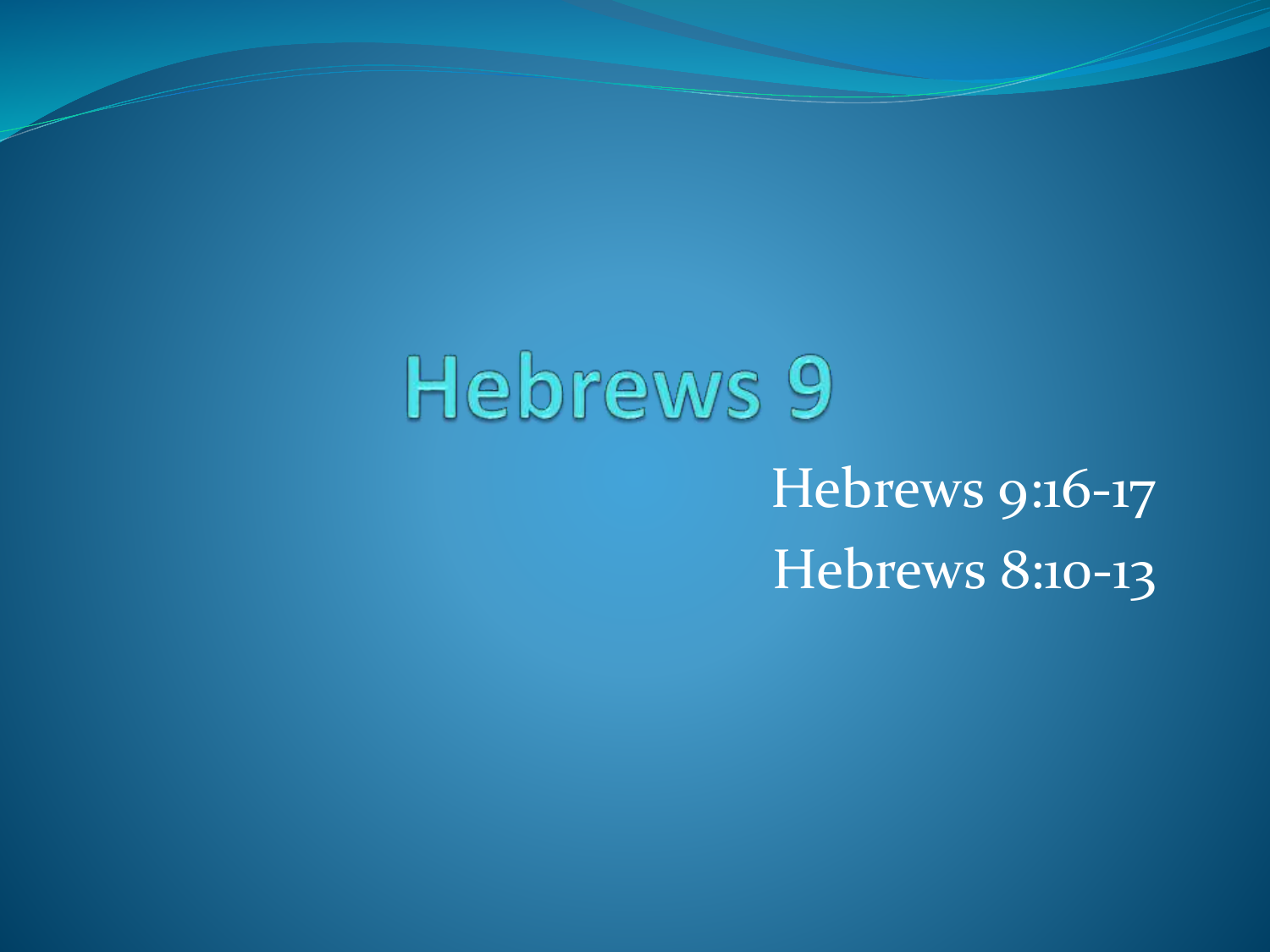### A covenant – an agreement or contract between two parties or more.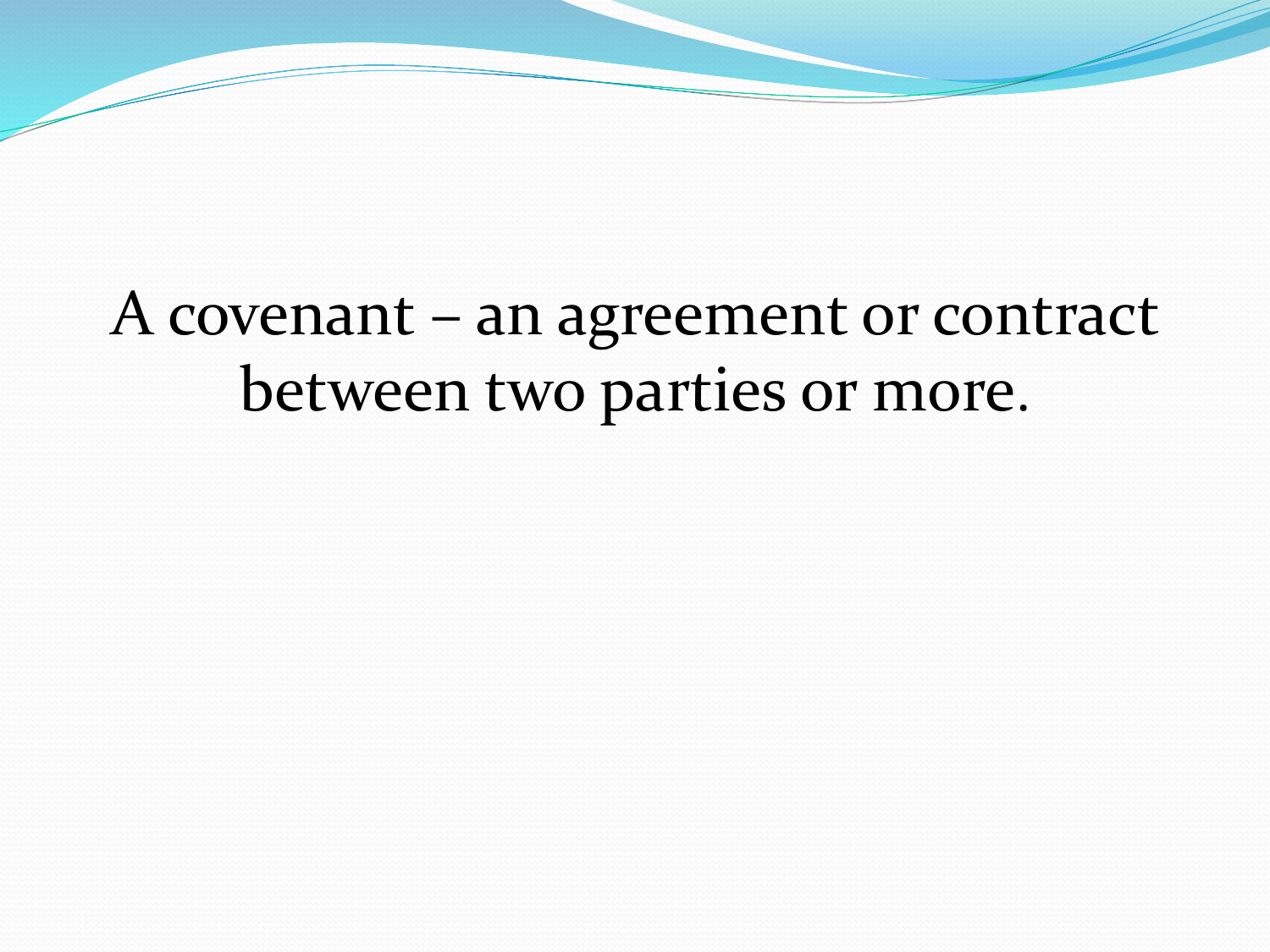# A salt covenant:

**2 Chronicles 13:5 (NASB)**  <sup>5</sup>"Do you not know that the LORD God of Israel gave the rule over Israel forever to David and his sons by a covenant of salt?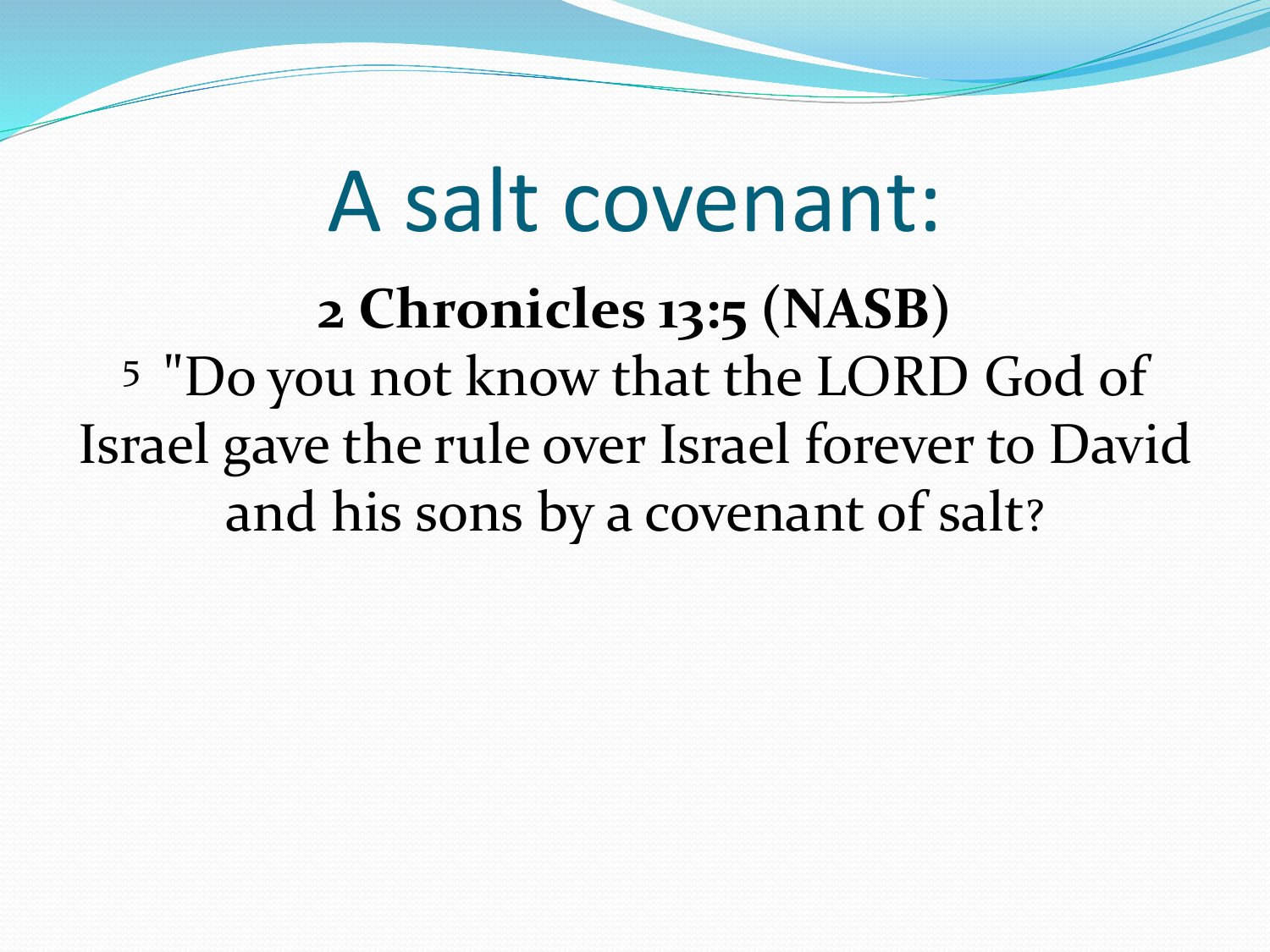A blood covenant: Examples: Abraham Gen. 15, 17 Israel – Ex. 24

Marriage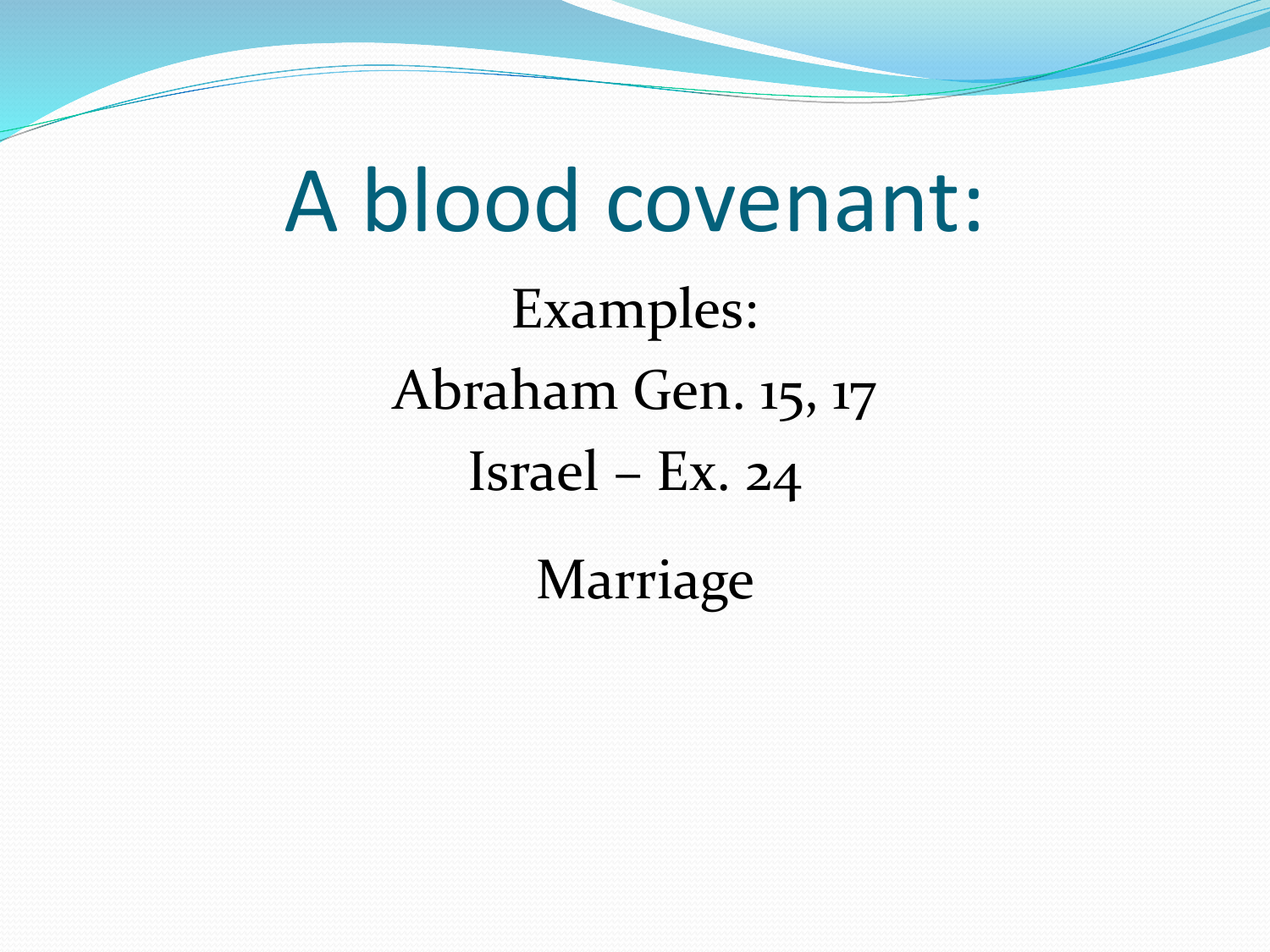#### A will is legal document of a testator granting inheritance to certain individuals.

### The will can't go into effect until the death of the testator.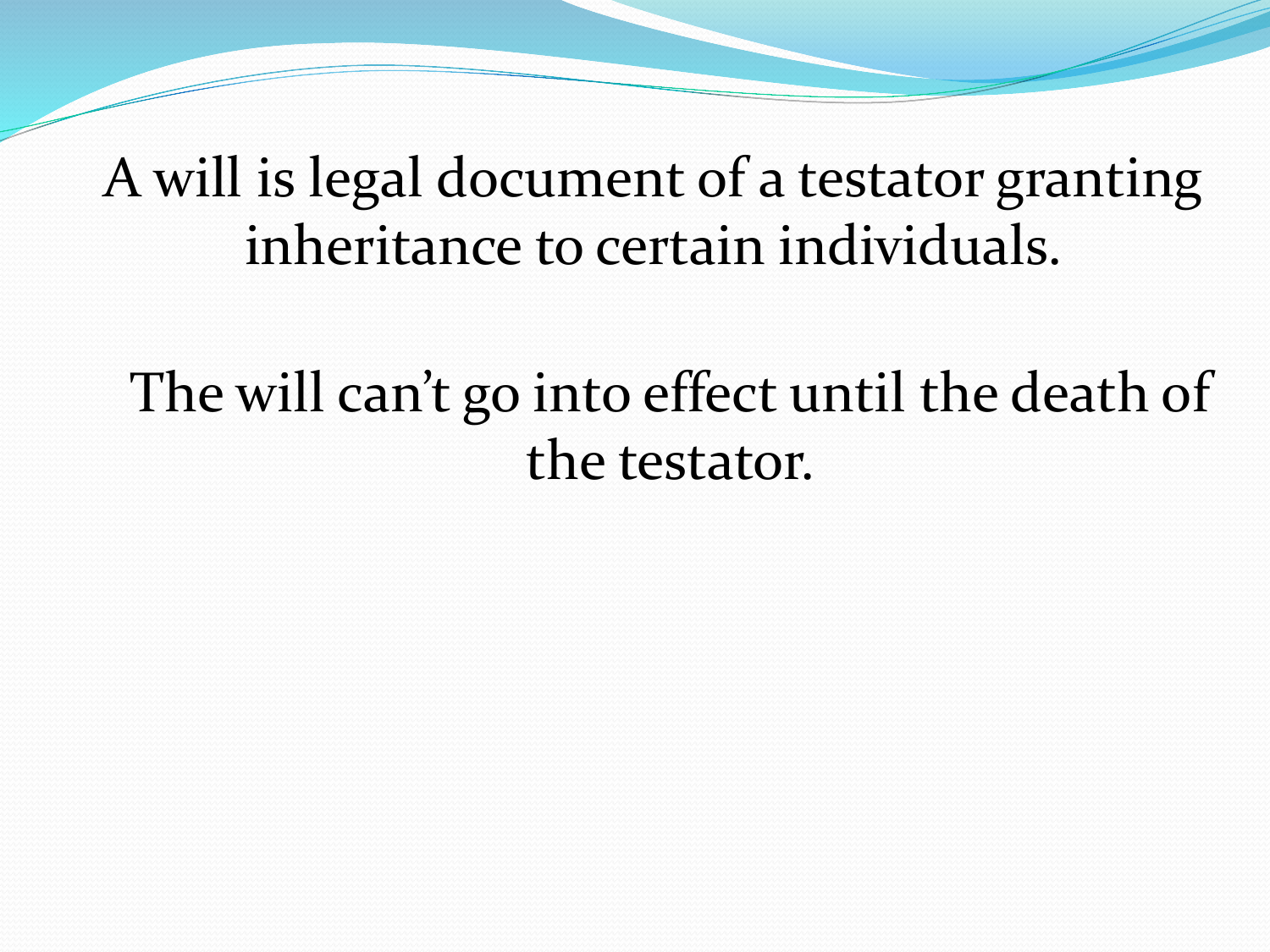## Hebrews 8:10-11

 $10<sup>10</sup>$  But this is the new covenant I will make with the people of Israel on that day, says the LORD: I will put my laws in their minds, and I will write them on their hearts. I will be their God, and they will be my people.  $\mathbb{1}$  And they will not need to teach their neighbors, nor will they need to teach their relatives, saying, 'You should know the LORD.' For everyone, from the least to the greatest, will know me already.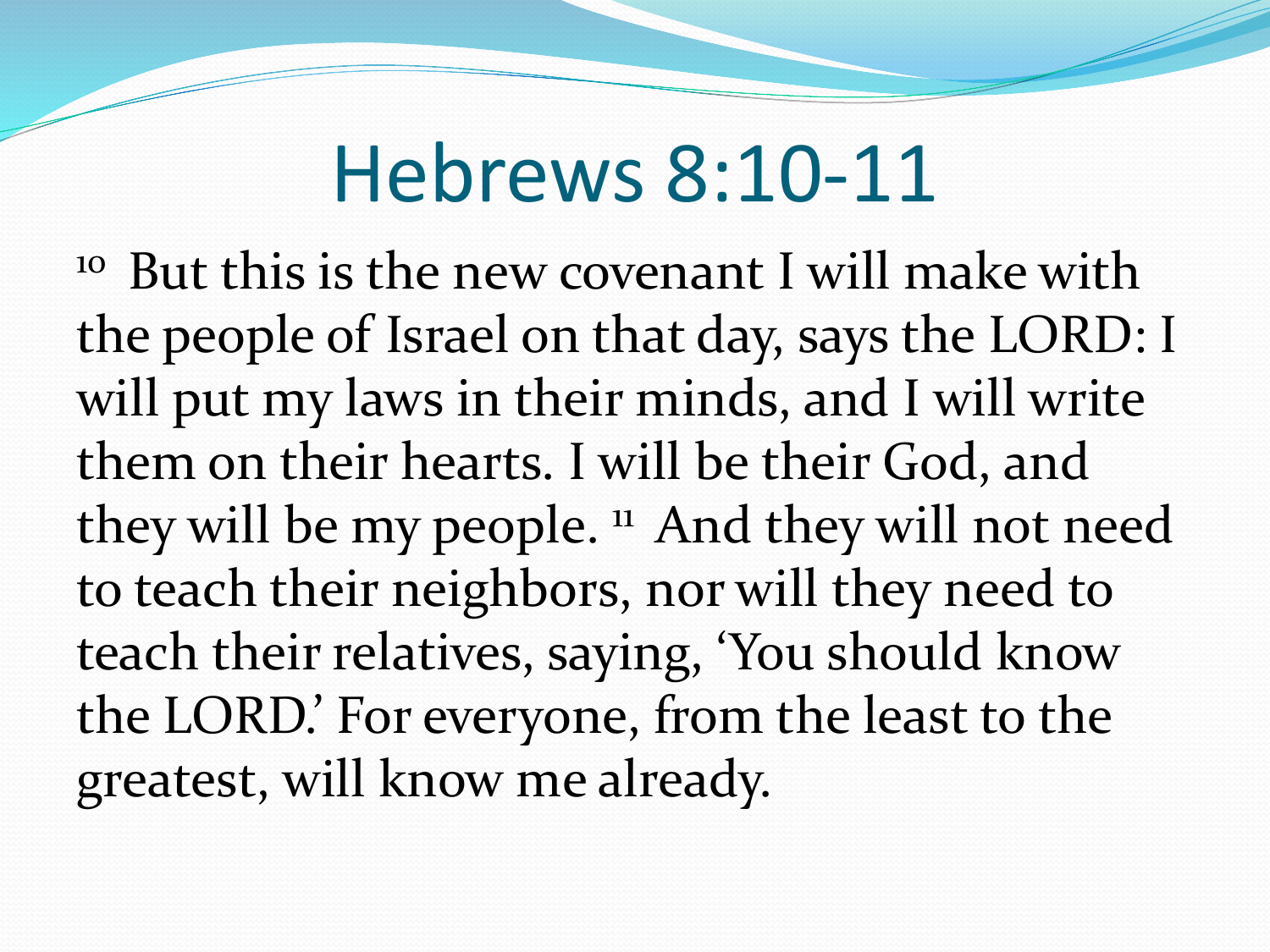## Hebrews 8:12-13

<sup>12</sup> And I will forgive their wickedness, and I will never again remember their sins." <sup>13</sup> When God speaks of a "new" covenant, it means he has made the first one obsolete. It is now out of date and will soon disappear.